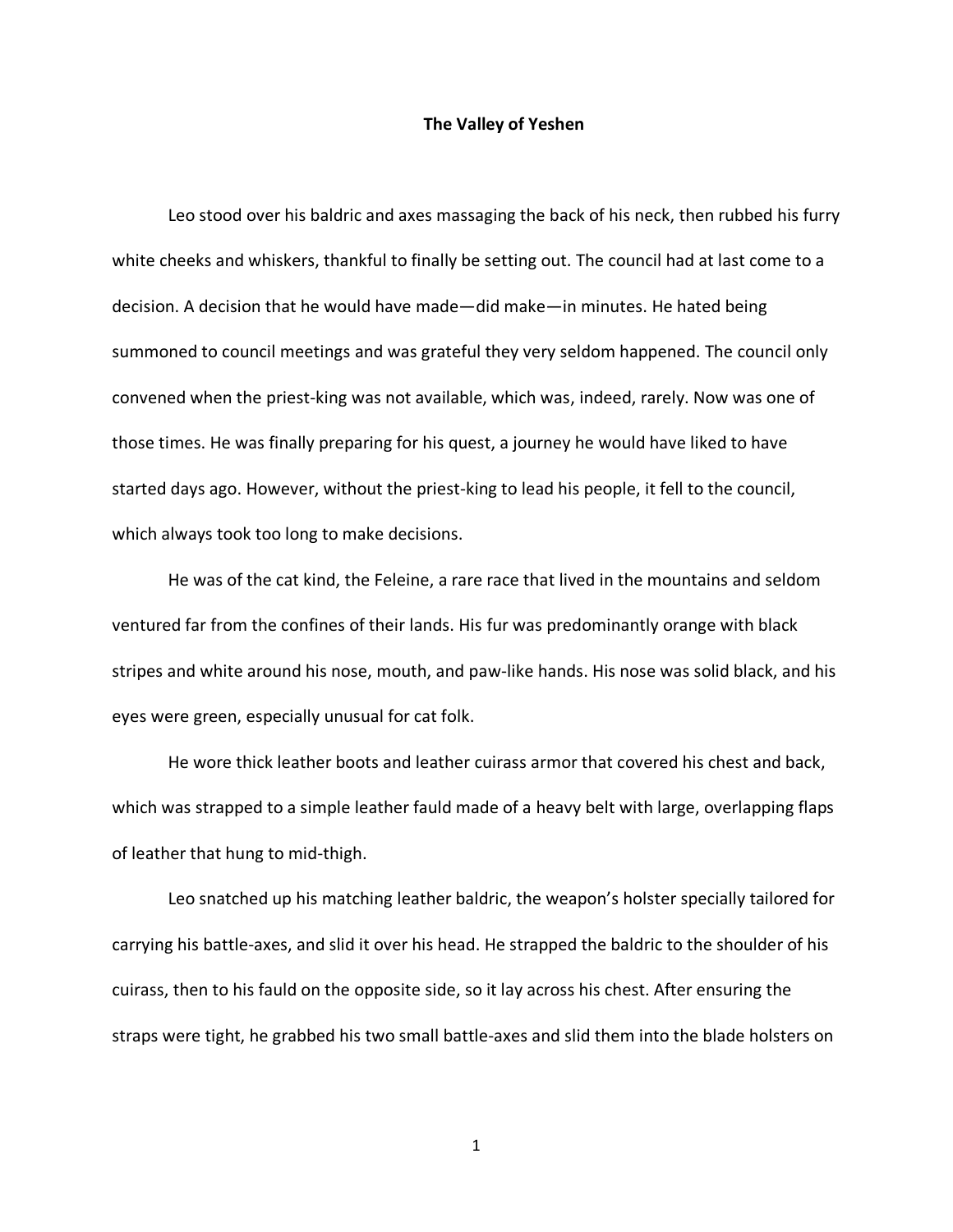his baldric, one on his back, the other in front, and set off to meet with the others joining him on his mission.

He grabbed his traveling pack and headed out the door, snatching his gray cloak on the way out and shoving it into his overstuffed traveling bag. He had packed what gear he knew he would need for the dangerous journey. If there was one thing his many years of hunting and traveling had taught him, it was always to be prepared, so he packed clothing for every weather condition he could think of.

"Leorneth, we thought you might have lost your spine!" hollered Slarnath as Leo neared, standing to greet him. Slarnath was one of Leo's oldest and closest friends. The two were like brothers. Leo knew that Slarn, as they called him, would die for him, as he would die for Slarn.

Slarn wore the same gear as Leo: a baldric worn across the chest, a cuirass, and a fauld covering his midsection. He was all black: his fur, his eyes, his nose, his whiskers, everything. Looking at Slarn was like looking into a dark hole.

"Not today, Slarn. Not today," Leo replied.

Flanking Slarn were Morlithis and Fieraneth. Morlithis had a coat of many colors, splotched sporadically with white, black, yellow, and gray, and Fieraneth, a female warrior, had pure white fur. They wore the same warrior's gear as Slarn and Leo. Like Leo, Fieraneth wielded their people's traditional weapon, the battle-axe, one strapped to the front of her baldric and one strapped high onto her back, so her pack she carried didn't hinder her access to the axe. Unlike Leo, however, Morlithis and Slarn carried other weapons. Slarn's weapons of choice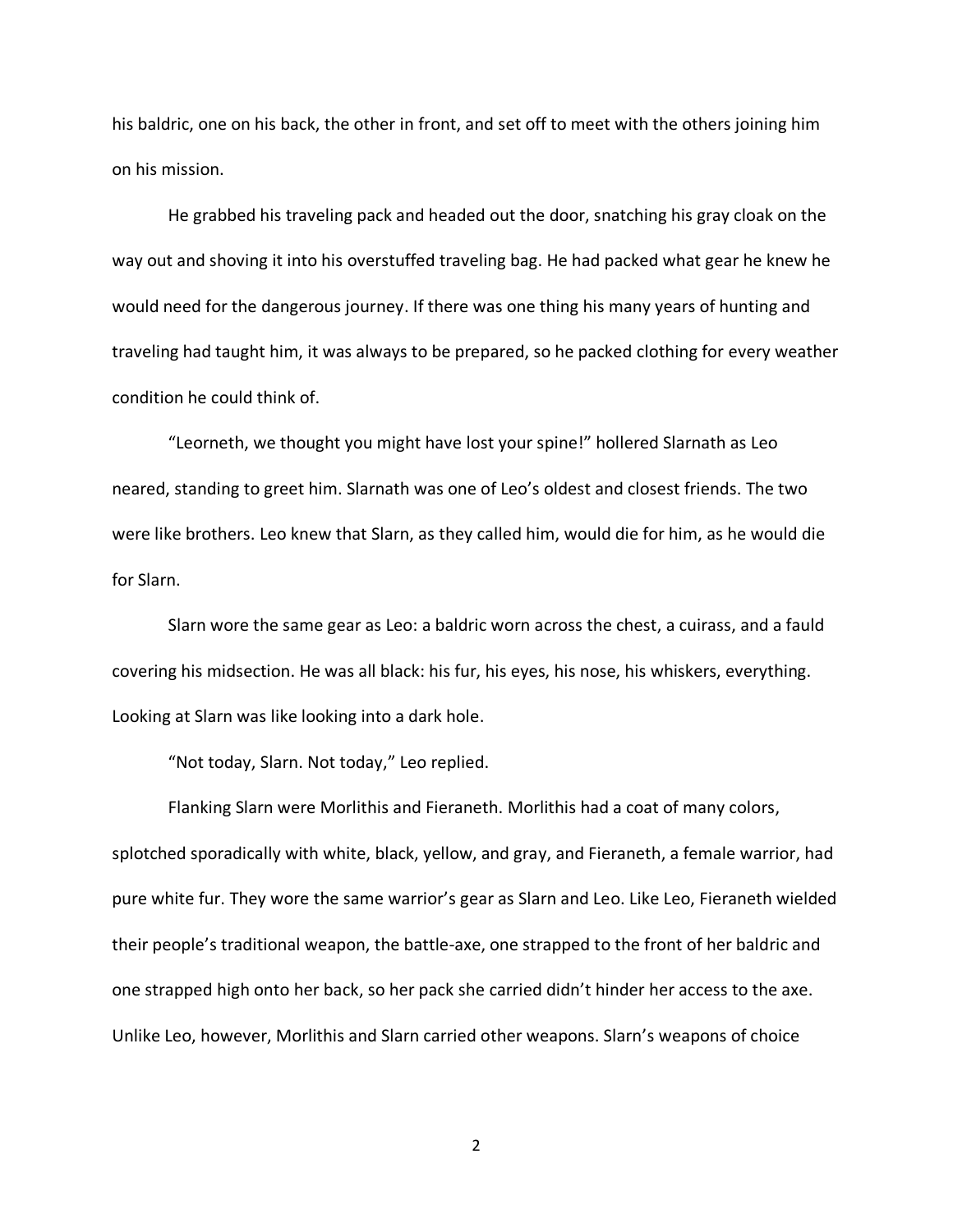were long knives, and Morlithis's was a crossbow, though he also kept a small battle-axe for close combat.

"Well, then, let's get going, shall we?" Fieraneth suggested. They all nodded, and the four headed out for their mission to save the priest-king, each with their own small bundle of supplies strapped to their backs.

The team of four traveled through the dense forest until nightfall, and Leo, Slarn, and Fiera, as they called her, set up camp and prepared a fire while Morlithis caught their meal with his bow and arrow. Not long after the camp and fire were set, Morlithis returned with a haul of rabbits and squirrels. Soon, the four were enjoying fresh-cooked meat.

"Tomorrow, we should reach the edge of the Yeshen Valley," Leo reported. "We will have to be on our guard while in the valley. It is a very dangerous region," he finished.

"Have you been through the region before?" asked Morlithis.

"He sure has," Slarn answered, replying for Leo. "It was not a pleasant experience, but those were bad times, and things are no longer as bad."

"Not *as* bad," Leo added. "Still bad."

"Well, we all need to get some good sleep tonight," Slarn said, standing up and retiring to his bedroll. "When we are in the Yeshen Valley, we will need to take turns on watch. It should be safe enough here that we don't need to worry about keeping watch." The three soon followed suit, quickly falling asleep after setting out their bedrolls.

The next morning, the four woke at the break of dawn; they rolled up their sleeping rolls, doused the remnants of the smoldering fire, and headed to the Yeshen Valley.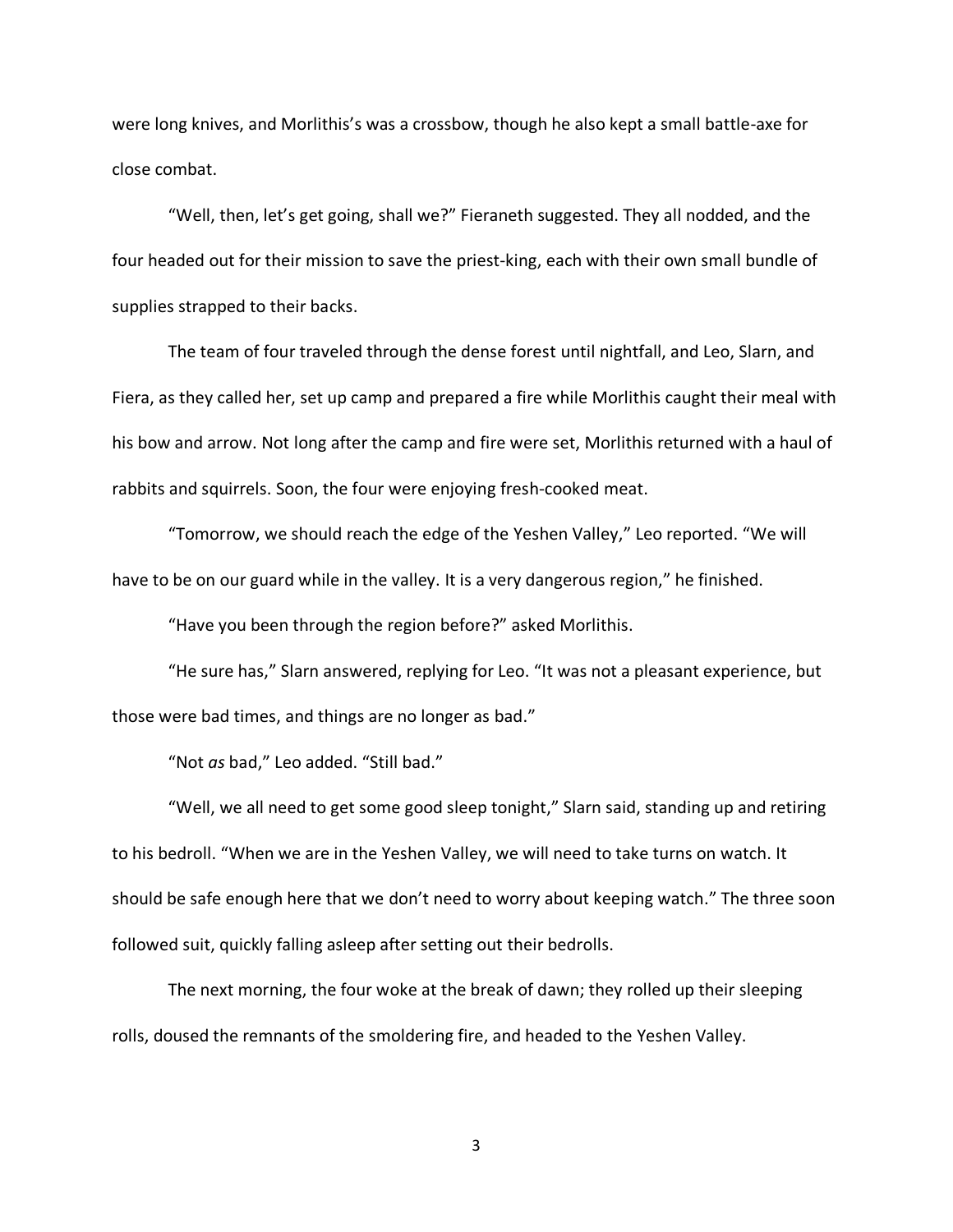They traveled most of the day in the familiar surroundings of the forest, venturing past their own borders soon after leaving camp and into the seldom-traveled outskirts of the forest.

Rarely did the Feleine people venture more than a day's journey from their villages. However, it was their last-ditch effort to save their priest-king, and desperate times called for desperate measures. He lay deathly ill, and the healer had exhausted all of his vast knowledge of healing herbs and potions but could not heal him. The healer had mentioned to the council that there was a possibility that a rare herb that grew in the Yeshen Valley might be potent enough to cure the priest-king, so the four were sent to find it and bring it back.

Toward the late hours of the afternoon, the party reached the Yeshen Valley, where the forest abruptly stopped at a sheer cliff overlooking the valley. It was deceptively beautiful, with mountains surrounding it and a visible river slicing through the valley's center. The trees seemed even greener than those of the forest, and the air smelled fresher. They knew this to be because of the nearby waterfall. The wind carried the waterfall's mist to them, coating their fur with a cold, thin layer of droplets. The roar of the falling water was not too loud, as it was several hundred yards away.

"It is beautiful," said Fiera.

"Indeed, it is," replied Slarn. "But we must keep our guard up now. It is not as pleasant as it appears, and we have a long way to go."

"There is a cave we can camp in behind the waterfall," Leo reported. The three nodded, and they made their way to the waterfall. The closer they came, the heavier their fur grew as the mist accumulated, soaking them. They reached the edge of the waterfall, its roar now